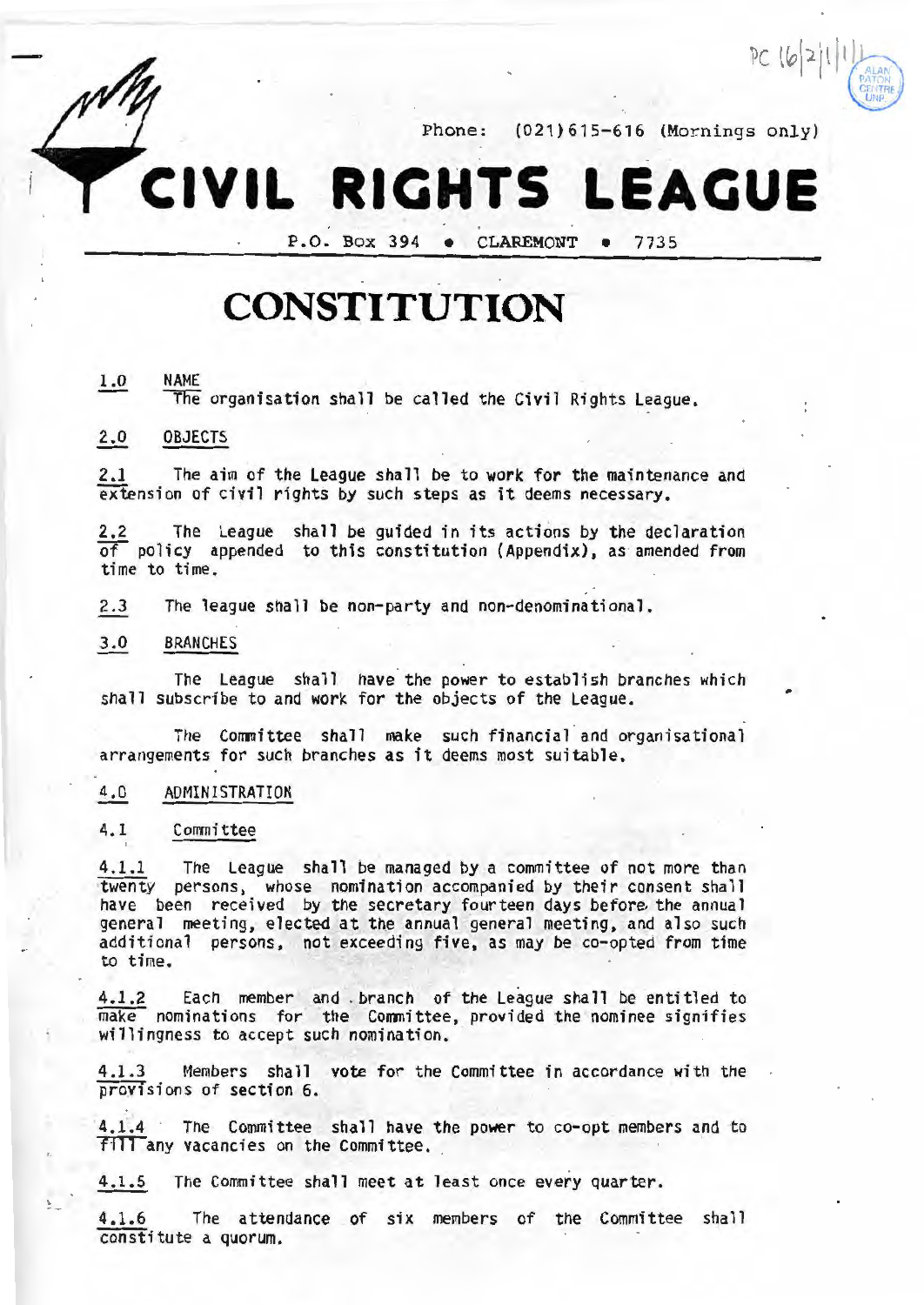4.1.7 Members of the Committee who are absent without notification or without apology from three meetings in succession shall be deemed to have resigned.

 $PC[6]2[1]1$ 

## 4.2 Officials and Committees

The Committee shall annually elect from their own number a Chair and an Honorary Treasurer, and may elect one or more Chair and an Honorary Treasurer, and may elect one or more<br>Vice-Chairs and such other officials as may from time to time be deemed necessary.

The Committee may elect a President, who shall be titular head<br>League, and patrons. The Committee may remove any persons of the League, and patrons. The Committee may remove any persons from an office or from the Committee.

## 4.3 Sub-committees

The Committee may elect from its number sub-committees to deal with and execute particular aspects of League policy when this is deemed necessary. The Chair shall be an ex officio member of any<br>sub-committee. The Committee may delegate such powers and functions to a sub-committee as it deems necessary.

#### 5.0 MEMBERSHIP

#### 5.1 Membership

Membership of the League shall be open to all persons who accept its constitution and its principles.

5.2 Such persons shall, on payment of the current minimum annual subscription, as determined by the Committee, become members of the League.

5.3 At least ten members of the Committee shall have the power to suspend the membership of any person whose continued membership is not, in their opinion, conducive to the best interests of the League; provided that the member shall have the right to appear before the Committee, and the right of appeal at the annual general meeting to a sub-committee of five persons elected ad hoc by the annual general meeting. Members of the Committee shall be ineligible for membership meeting. Members of the Committee shall be ineligible for membership of the sub-committee.

## 6.0 VOTING POWERS

Every member of the League shall have a vote at meetings of the League.

## 7.0 ANNUAL GENERAL MEETING

7.1 The annual general meeting of the League shall be held on 14  $Sep$  tember each year, or as near to it as may be practicable.

 $7.2$  At least two weeks' notice shall be given of the date of the  $\overline{a}$  annual general meeting.

7.3 The annual report and audited statement of accounts shall be presented for adoption at the annual general meeting.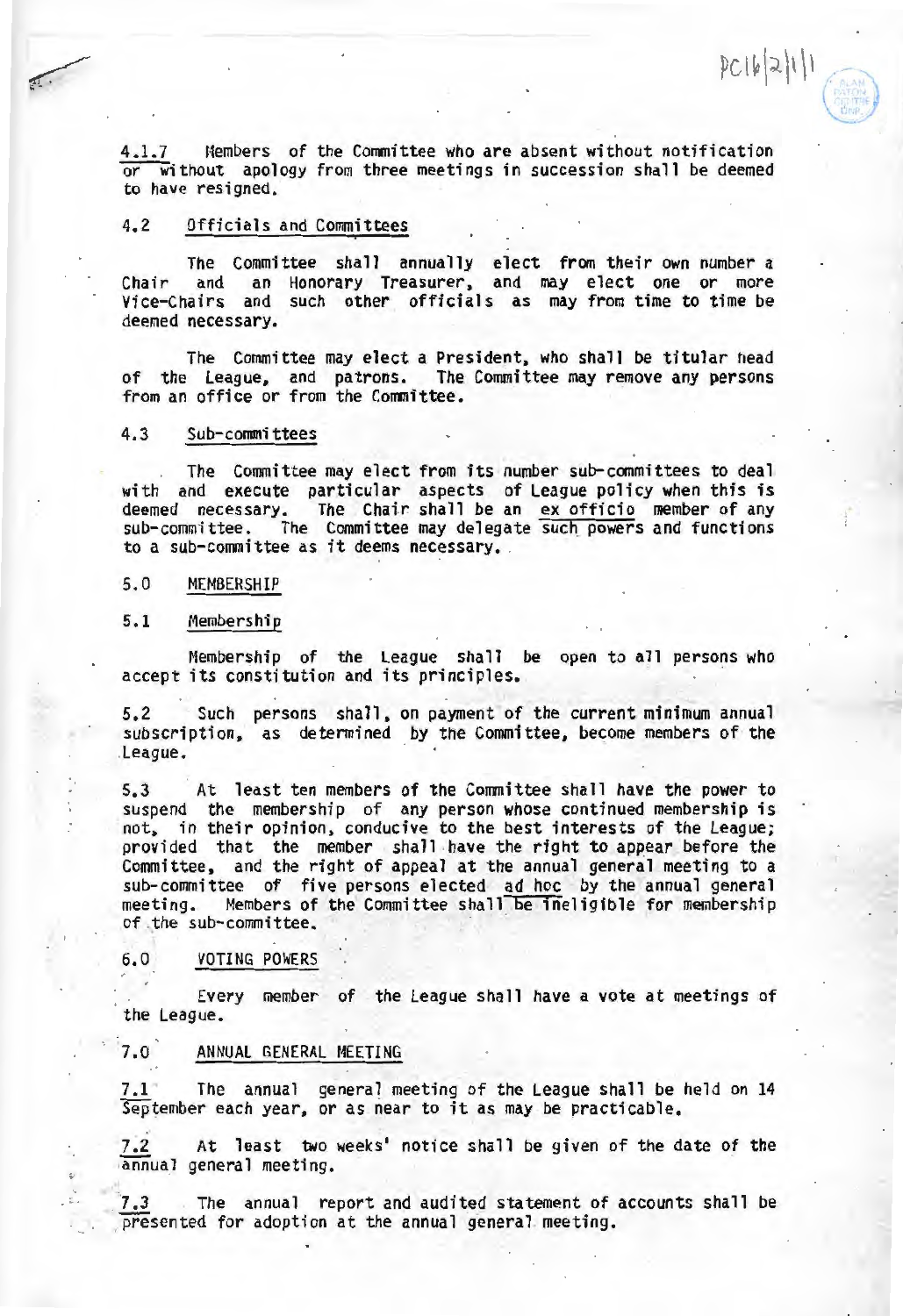7.4 Notices of motion, which shall be considered by the Committee before being placed on the agenda, must be received in writing by the Secretary not less than twenty-eight days before the date of the annual general meeting.

 $PC |b|2|$ 

7.5 An emergency motion may be moved by the Committee, branches or members of the League at the annual general meeting.

7.6 An emergency motion shall be one which, in the opinion of the Chair, deals with an important matter of urgency of which, under these rules, notice could not have been given.

7.7 An auditor for the forthcoming year shall be appointed  $\overline{a}$ nnua 11 y at the annual general meeting.

## 8.0 SPECIAL GENERAL MEETING

 $\overline{\phantom{a}}$ 

8.1 A special general meeting may be called at any time by the  $\frac{0.11}{\text{Committer}}$  and in addition shall be called by the Committee at any time at the written request, indicating the matters to be discussed, of at least twenty members, or branches having jointly equivalent voting power.

8.2 Notice shall be given to members of any special general meeting.

## 9.0 AMENDMENTS TO THE CONSTITUTION

9.1 Those present, and with voting powers, at annual or special general meetings shall have power to amend the constitution in accordance with the provisions of this section.

9.2 Proposals for amendments, which shall be considered by the Committee before a meeting, must be received in writing by the Secretary not less than four **weeks** before that meeting, and shall be signed by at least ten members.

 $9.3$  All proposals to alter the constitution that are to be placed on the agenda of a meeting must be circulated to all members at least two weeks before that meeting.

9.4 Amendments to the constitution must be passed by a two-thirds majority of those present and with voting powers at an annual or special general meeting.

### 10.0 ·DISSOLUTION

10.1 If at any time it becomes necessary to dissolve the Civil Rights League, the Committee shall call a special general meeting with not less than twenty-one days' notice for the purpose.

10.2 The notice of meeting shall clearly state the purpose of the meeting and give reasons for dissolution.

10.3 Dissolution shall take place only on a two-thirds majority vote of those attending the meeting.

10.4 All the assets of the League shall be disposed of by donation to the S.A. Institute of Race Relations or other body having aims similar to those of the League.

\* \* \* \* \*